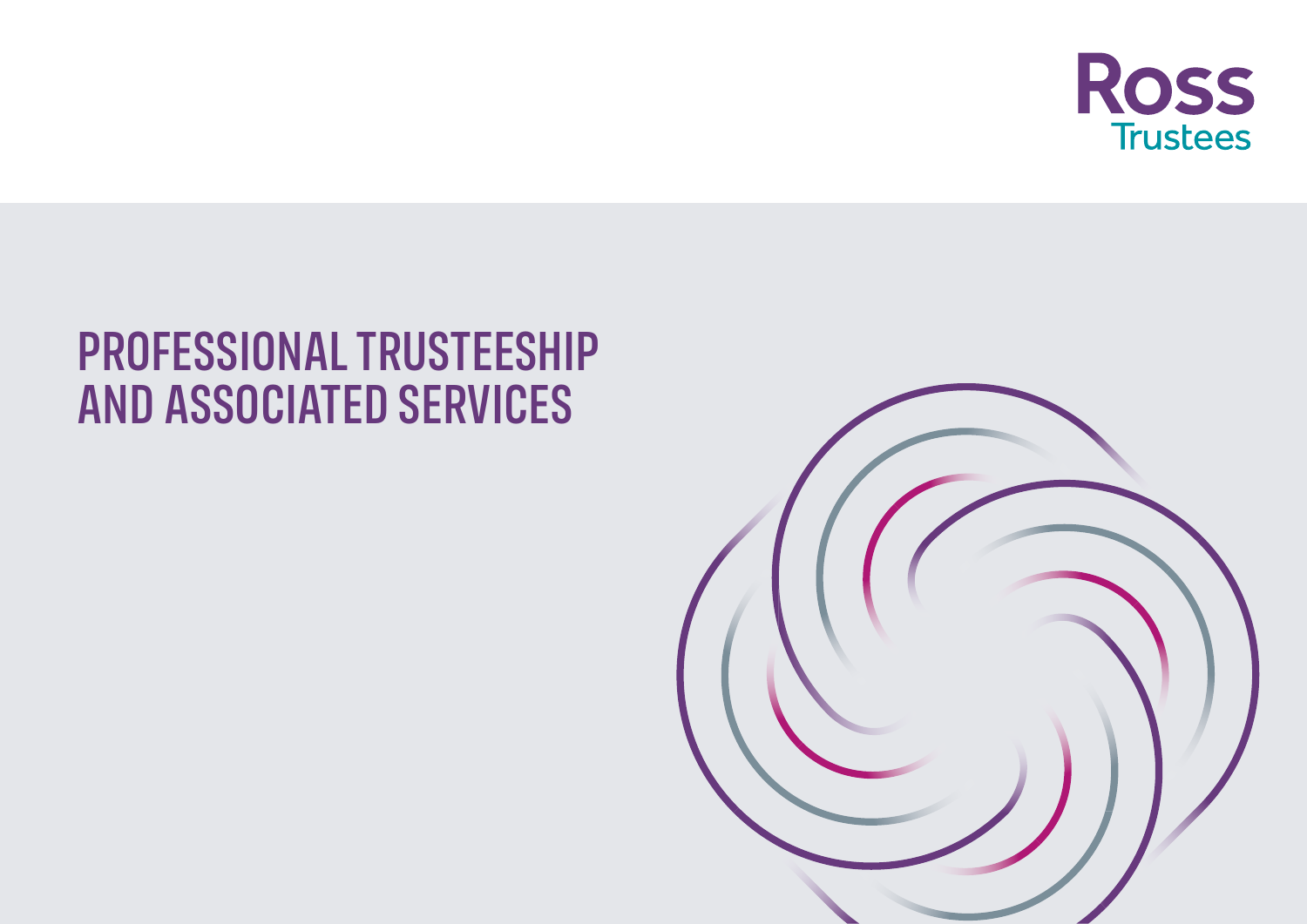Ross Trustees specialises in providing professional trustee, scheme secretarial, pensions managerial and governance services to pension schemes.

Established in 2010, the company was founded on a strong ethos of collaboration, pragmatism and client service and these attributes have driven the business throughout. Our multi-disciplinary team includes wide-ranging expertise in all areas and at every level and this collective experience means we are proactive in bringing fresh ideas to help clients achieve their strategic aims.

Areas where we can help include:

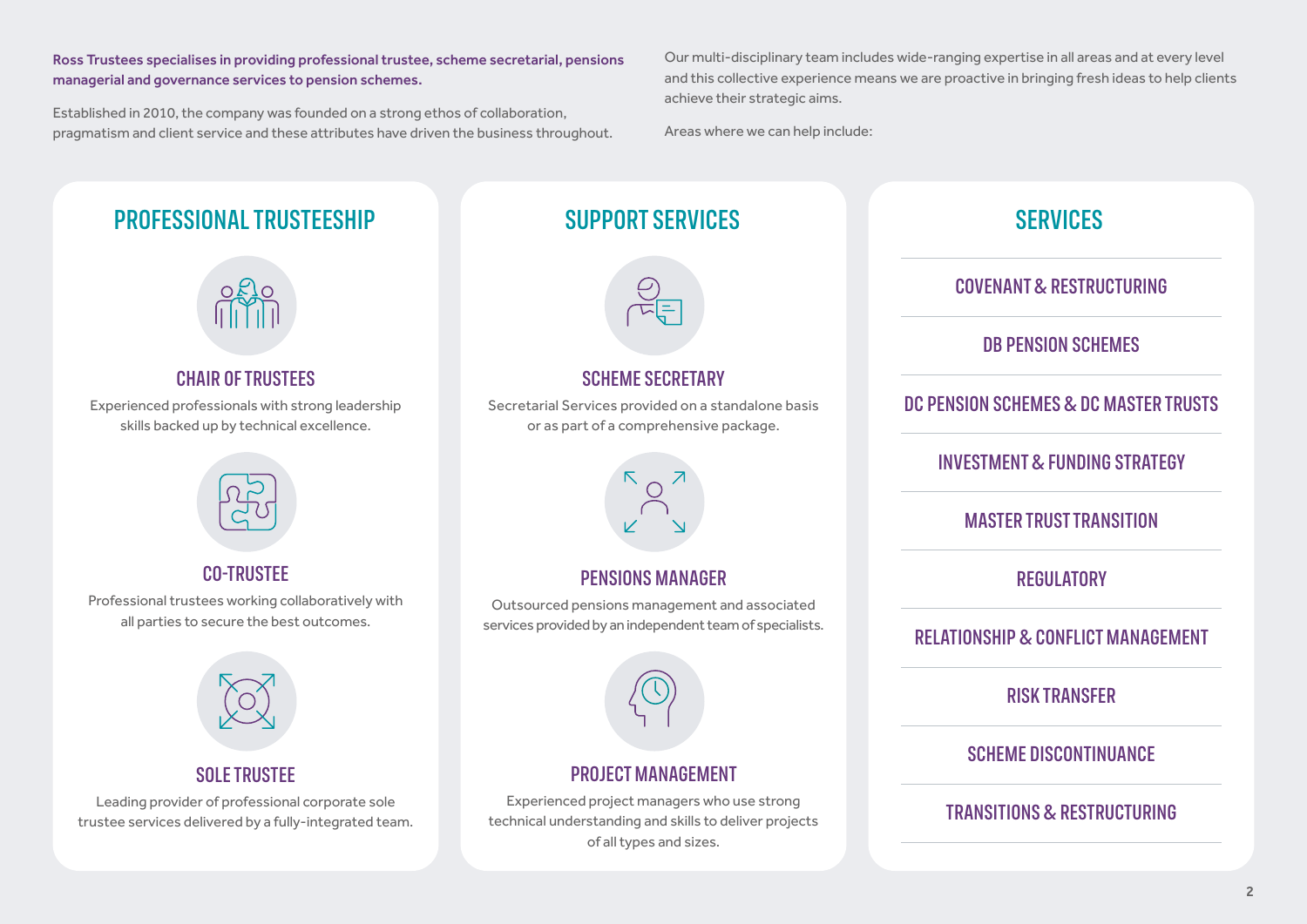

## OUR VALUES

Our values are a fundamental part of who we are. They reflect conduct ourselves, shaping what we do and how we do it.



### **COLLABORATIVE**

We foster an open, collegiate atmosphere to build agile teams and meaningful collaboration internally and externally.



#### DIVERSE

We are purposefully diverse and create an environment that is inclusive for all.



Our dedication to learning and improvement equips us to take initiative, bring energy and continually innovate.



We draw on our strong expertise, to deliver high quality work with integrity, professionalism and efficiency.



#### PEOPLE FIRST

Mutual respect, practical support and personal connection are at the core of who we are.